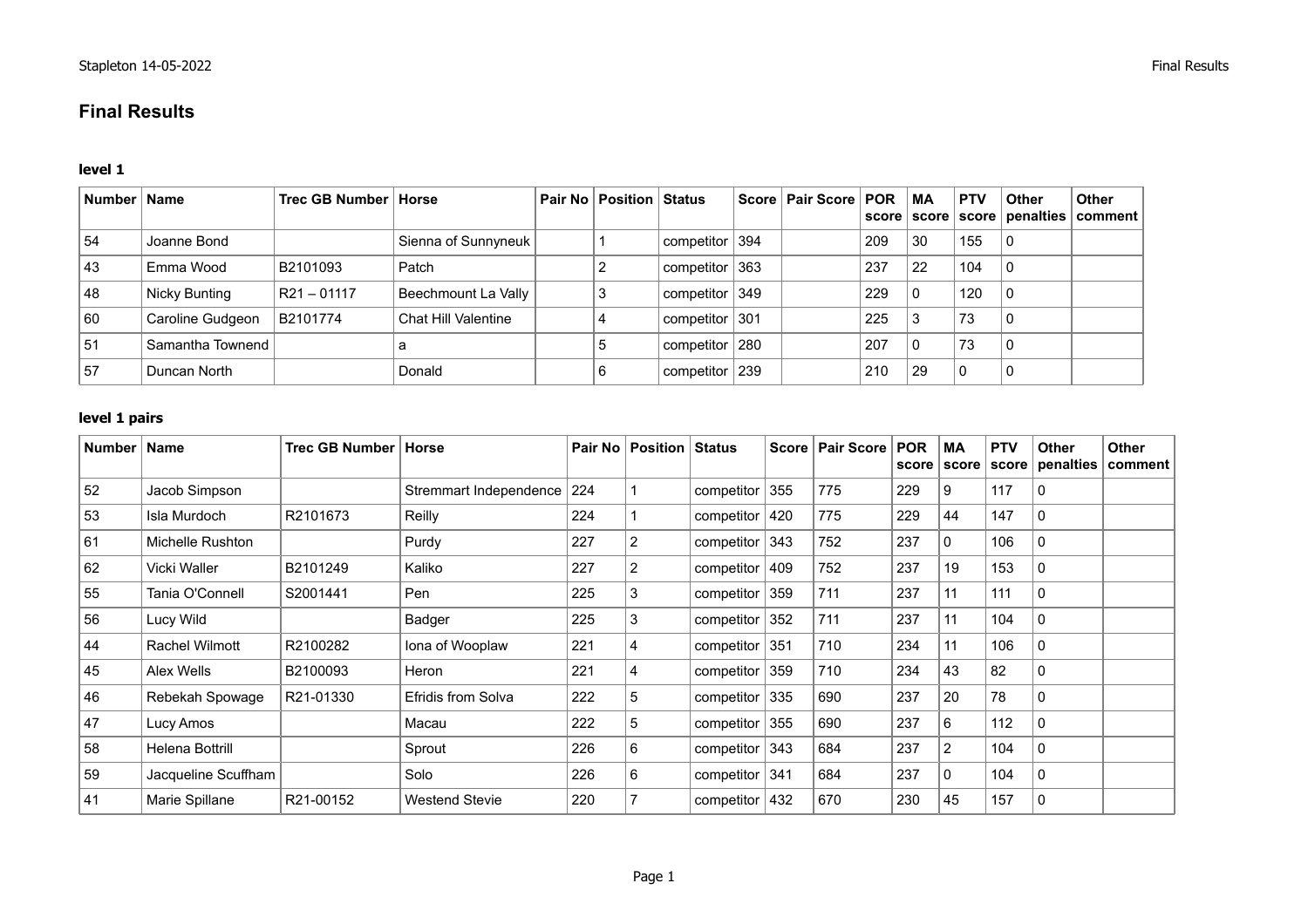| Number   Name |                | Trec GB Number   Horse |                                    |     | <b>Pair No Position Status</b> |                  | Score   Pair Score   POR |     | MA | <b>PTV</b> | <b>Other</b> | <b>Other</b><br>  score   score   score   penalties   comment |
|---------------|----------------|------------------------|------------------------------------|-----|--------------------------------|------------------|--------------------------|-----|----|------------|--------------|---------------------------------------------------------------|
| 42            | Rachel Ellison |                        | Folly                              | 220 |                                | competitor 238   | 670                      | 230 |    |            |              |                                                               |
| 49            | Keren Bowlt    |                        | <sup>∣</sup> Lady Agnes Donn   223 |     |                                | competitor 301   | 620                      | 204 |    | -97        |              |                                                               |
| 50            | Paula Kav      |                        | Jupiter                            | 223 |                                | competitor   319 | 620                      | 204 |    | 113        |              |                                                               |

### **level 2**

| Number   Name |                     | Trec GB Number   Horse |                      | <b>Pair No   Position   Status  </b> |                    | Score   Pair Score   POR |     | ∣ MA | <b>PTV</b> | <b>Other</b> | <b>Other</b><br>score   score   score   penalties   comment |
|---------------|---------------------|------------------------|----------------------|--------------------------------------|--------------------|--------------------------|-----|------|------------|--------------|-------------------------------------------------------------|
|               |                     |                        |                      |                                      |                    |                          |     |      |            |              |                                                             |
| 25            | Dawn Pythian        | B2100051               | Thor                 |                                      | competitor 358     |                          | 230 | 20   | 108        | -0           |                                                             |
| 28            | Elen Rees           |                        | Sapphira             |                                      | competitor 326     |                          | 168 | 19   | 139        | 0            |                                                             |
| 24            | Samantha Askew      |                        | Jancol Marble        |                                      | competitor 320     |                          | 206 | 11   | 103        | 0            |                                                             |
| 21            | Zoe Morton          | B2101765               | Palace Mr Brighteyes |                                      | competitor 307     |                          | 195 | 13   | 99         | 0            |                                                             |
| 20            | <b>Ruth Startin</b> |                        | Dudley               |                                      | competitor $ 307 $ |                          | 162 | 30   | 115        |              |                                                             |

### **level 2 pairs**

| Number | <b>Name</b>      | Trec GB Number   Horse |                              |     | Pair No   Position   Status |                                | Score   Pair Score   POR |     | ∣MA<br>score   score | <b>PTV</b> | <b>Other</b> | <b>Other</b><br>score penalties comment |
|--------|------------------|------------------------|------------------------------|-----|-----------------------------|--------------------------------|--------------------------|-----|----------------------|------------|--------------|-----------------------------------------|
| 22     | Tina Negri       | R21-00155              | Cinders(Over the Moon)   210 |     |                             | competitor   385               | 721                      | 227 | 38                   | 120        | l 0          |                                         |
| 23     | Amanda Royle     | B 00252                | Cinders                      | 210 |                             | competitor   336               | 721                      | 227 | 3                    | 106        | ∣0           |                                         |
| 26     | Meg Crossley     | R2100052               | Adamfield Flashlight         | 211 | 2                           | competitor $ 348\rangle$       | 669                      | 218 | 13                   | 117        | l 0          |                                         |
| 27     | Caitlin Crossley | R2200280               | Infinity                     | 211 |                             | competitor   321               | 669                      | 218 | 30                   | 73         | 0            |                                         |
| 29     | Amanda Renshaw   |                        | Clowne Jester                | 212 |                             | competitor   273               | 520                      | 173 | 4                    | 96         | 0            |                                         |
| 30     | Gemma Marshall   |                        | Beinnliath Leodhais          | 212 |                             | $\vert$ competitor $\vert$ 247 | 520                      | 173 | -0                   | 74         | 0            |                                         |

## **level 2a**

| Number | Name                         |        |  |             |     | Score   Pair Score   POR |     | МA | <b>PTV</b> | Other | Other<br>  score   score   score   penalties   comment |
|--------|------------------------------|--------|--|-------------|-----|--------------------------|-----|----|------------|-------|--------------------------------------------------------|
|        | Caroline Brammer   R21-00106 | Maisie |  | componentor | 419 |                          | 234 | 52 | 133        |       |                                                        |